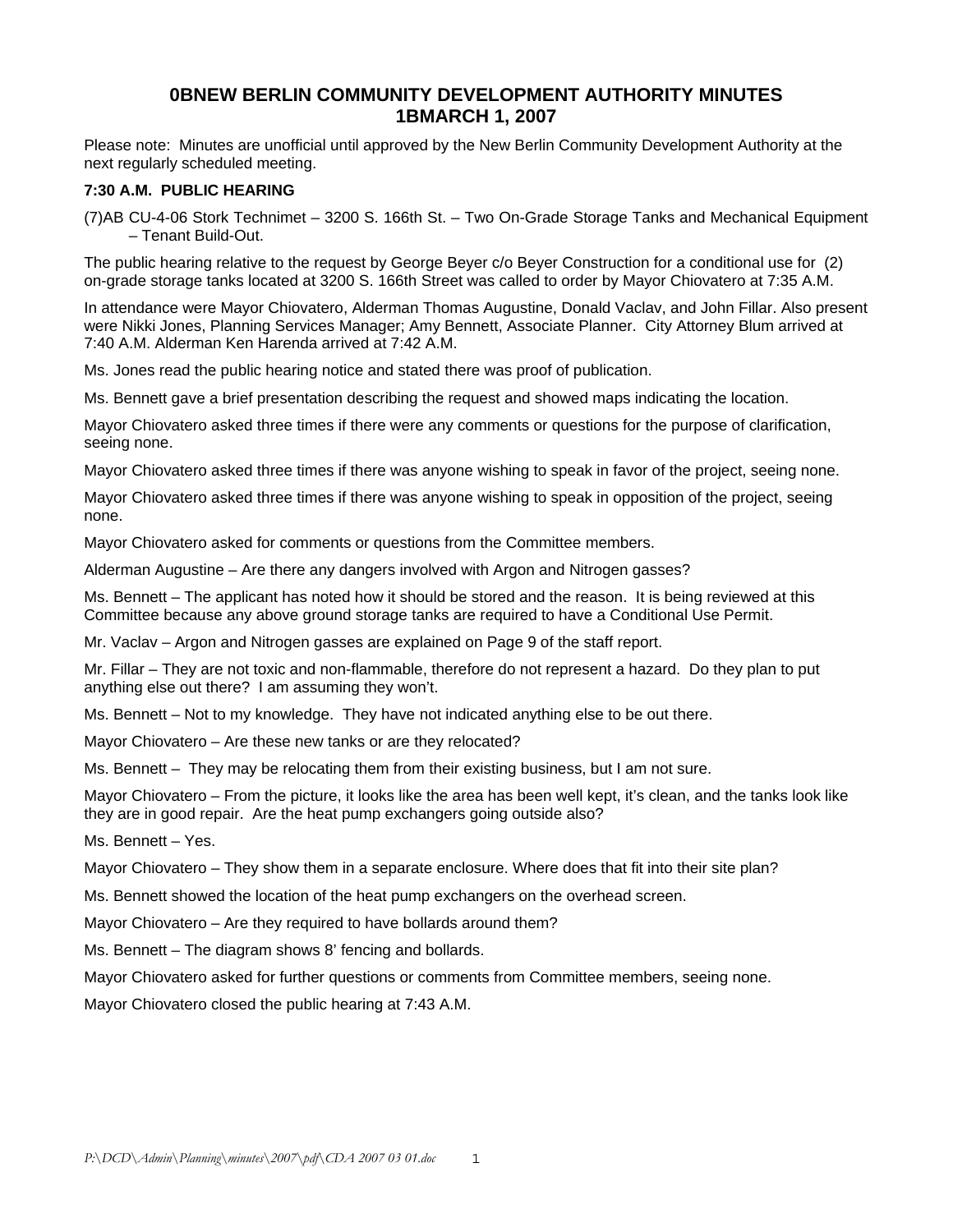## **NEW BERLIN COMMUNITY DEVELOPMENT AUTHORITY MINUTES**

# **MARCH 1, 2007**

The Community Development Authority meeting was called to order by Mayor Chiovatero at 7:45A.M.

In attendance were Mayor Chiovatero, Alderman Ken Harenda, Alderman Thomas Augustine, Donald Vaclav, and John Fillar. Also present were Greg Kessler, Director of Community Development; Nikki Jones, Planning Services Manager; Amy Bennett, Associate Planner; Tony Kim, Associate Planner; and Mark Blum, City Attorney.

Motion by Alderman Augustine to approve the CDA minutes of January 4, 2007. Seconded by Mr. Vaclav. Motion carried unanimously.

### **5BCOMMUNITY DEVELOPMENT AUTHORITY SECRETARY'S REPORT -**

As the City of New Berlin continues with the New Berlin Induistrial Park revitalization, the initiatives that are presented by WE Energies are very appropriate for the businesses in the Industrial Park. The programs will be introduced by WE Energies to the New Berlin Industrial Park Association in the near future.

Any CDA members interested in attending the upcoming Wisconsin Chapter of American Planning Association Annual Conference located downtown at the Midwest Airlines Center on March 15-16, 2007, please let Greg Kessler know. Amy Bennett and Nikki Jones are on the conference planning committee and have helped to put together a very good program. Mayor Chiovatero will also be a featured speaker at this statewide conference.

At the next CDA meeting, members should be receiving a copy of the requests for proposals that were presented to Plan Commission for our Comprehensive Plan Update. The Plan Commission will be reviewing a draft scope of services for that process and the CDA can expect to be involved in this also.

#### **6BCONTINUED BUSINESS**

1. Mill Valley Redevelopment Update – Joe Eberle (PG-926)

No Discussion.

### **NEW BUSINESS**

2. (7)AB CU-4-06 Stork Technimet – 3200 S. 166th St. – Two On-Grade Storage Tanks and Mechanical Equipment – Tenant Build-Out.

Motion by Mr. Fillar to approve the request by Stork Technimet to install liquid argon and nitrogen aboveground storage tanks at 3200 S. 166<sup>th</sup> Street subject to the application, plans on file and the following conditions:

- 1) Site Plan:
	- a) The equipment consists of liquid argon and nitrogen storage tanks with associated vaporizers, piping and pump heat exchange units with associated fluid tank and piping.
	- b) Above-ground fuel tanks shall be reviewed under separate permit though the City of New Berlin Fire Department.
- 2) Building Inspections:
	- a) If the tanks and heat exchangers are required to have concrete foundations, the installation of those foundations shall require a building permit.
	- b) Foundation plans shall be signed and stamped by a licensed architect or professional engineer per Wisconsin Enrolled Commercial Building Code. (Comm 61.31 Plans)
	- c) Foundation plans shall be approved by the New Berlin Department of Community Development Inspection Division per State of Wisconsin Dept. of Commerce Safety and Buildings Division and the Wisconsin Enrolled Commercial Building Code. (Comm 61.70 Certified municipalities and counties.)
	- d) Apply and obtain appropriate building, plumbing and electrical permits.
	- e) There are some open HVAC permits that need final inspections. These can be scheduled at time of building permit application.

Seconded by Alderman Augustine. Motion carried unanimously.

3. Pinewood Creek Project – Compliance Certificate (PG-631-5).